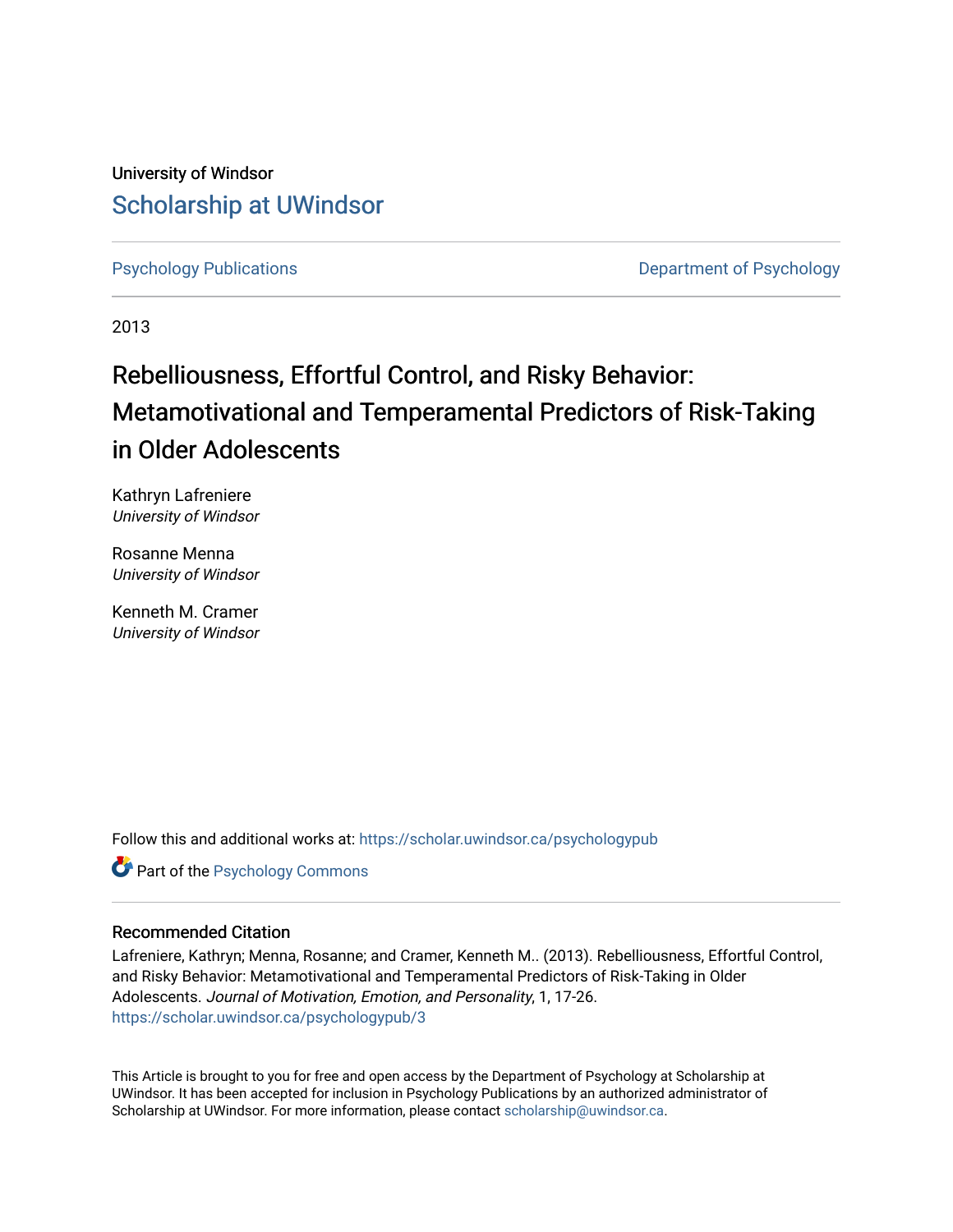# Rebelliousness, Effortful Control, and Risky Behavior: Metamotivational and Temperamental Predictors of Risk-Taking in Older Adolescents

## Kathryn D. Lafreniere, Rosanne Menna, Kenneth M. Cramer Psychology Department, University of Windsor, Windsor, Ontario, Canada

Adolescence is frequently regarded as a time of increased vulnerability to engaging in risky behaviors such as binge drinking, unsafe sexual activities, and illicit drug use. The present study examined risk perception and risk-taking behavior in older adolescents from two different perspectives, by examining temperamental and metamotivational predictors of likelihood of engaging in risky activities. A sample of 76 undergraduate students aged 17 to 19 years completed a questionnaire package that included the Motivational Style Profile, Rebelliousness Questionnaire, the short form of the Adult Temperament Questionnaire, and the expected risk and expected involvement subscales of the Cognitive Appraisal of Risky Events. Findings indicated that rebelliousness and effortful control (i.e., ability to appropriately regulate attention and behavior) were strong predictors of expected involvement in risky behaviors, and that proactive rebelliousness was a particularly influential predictor of illicit drug use, risky sexual activities, aggressive and illegal behaviors, and risky academic and work behaviors. In addition, a number of significant correlations between temperamental variables and metamotivational dominance were observed, lending empirical support to reversal theory's metamotivational constructs and their measurement.

*Keywords:* adolescence, rebelliousness, effortful control, temperament, metamotivational dominance

Adolescence is often characterized as a time of increased vulnerability to engaging in risky behaviors such as binge drinking, unsafe sexual activities, and substance abuse. Significant changes in social, emotional, cognitive and physical development, seeking pleasure from high-intensity experiences, and feelings of invulnerability have commonly been identified as hallmarks of the adolescent period (e.g., Ravert et al., 2009). Not all adolescents engage in risky activities to the same degree, however, and a number of different theoretical and methodological approaches have been applied to the study of individual differences in adolescent risk-taking behavior. The present study examined risk-taking behavior in late adolescence from two different perspectives, by examining temperamental and metamotivational predictors of likelihood of engaging in risky activities.

#### Temperament and Adolescent Problem Behavior

Approaches to personality that are based on temperament focus on constitutional factors that influence developmental processes, linking individual differences that are seen in early childhood to those that are later expressed in adulthood (Rothbart, Ahadi, & Evans, 2000). Temperamental constructs are seen as biologically based, and include individual differences in emotional reactivity and attentional processes (Evans & Rothbart, 2007). A number of different theoretical approaches have been advanced to describe the basic dimensions of temperament. One of the most influential theories of temperament is Gray's (1987) biopsychological theory. According to Gray, behavior is governed by three biologically-based systems, a behavioral activation system (BAS), a behavioral inhibition system (BIS), and a fight/flight system (FFS) that responds in an unconditioned way to imminent danger or threat. The BAS is influenced by reward, and includes appetitive and aggressive behaviors, whereas the BIS responds to conditioned signals for punishment, and governs the inhibition of behavior (Jorm et al., 1999; Oldehinkel, Hartman, de Winter, Veenstra, & Hormel, 2004). Most research based on Gray's theory has focused on the BIS/BAS distinction, with particular focus on under- and over-activation of these two systems and the implications for personality functioning.

Although the BIS/BAS approach has been useful in encompassing basic dimensions of temperament, Oldehinkel et al. (2004) noted that measures based on BIS and BAS sys-

Correspondence concerning this article should be addressed to Kathryn D. Lafreniere, Psychology Department, University of Windsor, 401 Sunset Ave., Windsor, ON, N9B 3P4, Canada. E-mail: lafren1@uwindsor.ca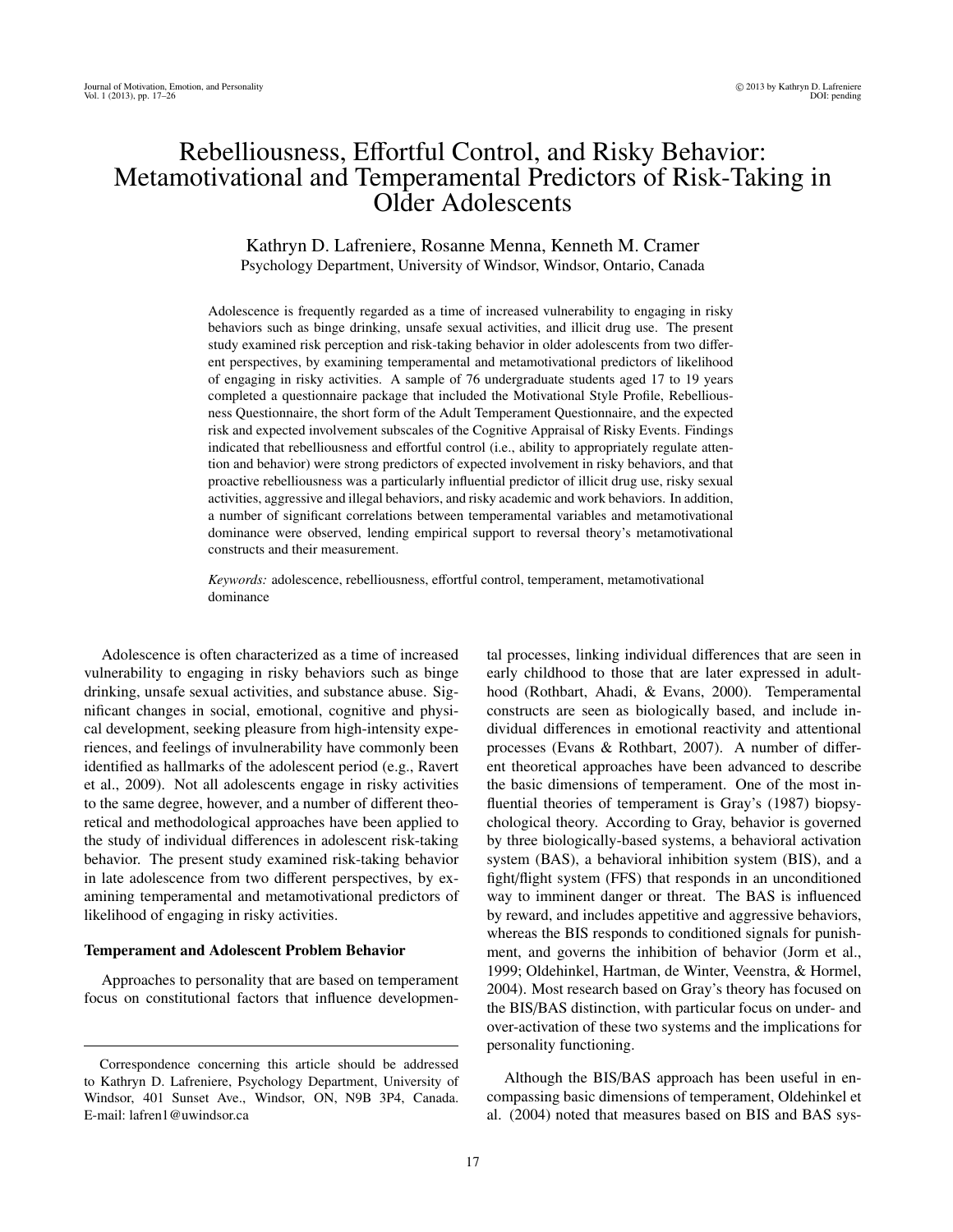tems seem to relate to the probable direction of psychological problems, but are limited in their ability to specify absolute probabilities of the occurrence of psychopathological outcomes. They advocate the use of a more complex multidimensional representation of temperament based on the model of Rothbart and her colleagues (2000). Rothbart's model is based on individual differences in reactivity (i.e., behavioral and physiological responsivity and arousability) and self-regulation (i.e., neural and behavioral processes that act to modulate reactivity). Rothbart and her colleagues have developed instruments to measure temperament across the lifespan, based on four overall temperamental factors: *negative a*ff*ect*, which includes fear, sadness, discomfort and frustration; *extraverion*/*surgency*, which is derived from sociability, positive affect, and high intensity pleasure; *orienting sensitivity*, which includes neural and affective perceptual sensitivity; and *e*ff*ortful control* (Rothbart et al., 2000). Effortful control is comprised of three sub-constructs: *attentional control*, which refers to the capacity to focus and shift attention appropriately; *inhibitory control*, or the ability to suppress inappropriate responses, and *activation control*, or being able to perform an action despite a strong tendency to avoid it. The present investigation employed Rothbart's model of temperament, with a particular focus on effortful control and its sub-constructs.

A number of investigators have reported relationships between temperamental constructs and problem behaviors in children and adolescents. For example, Eisenberg et al. (2001) examined relations between the temperamental dimensions of regulation and emotionality and children's internalizing and externalizing behavior, using the Child Behavior Checklist (CBCL; Achenbach, 1991) and the Children's Behavior Questionnaire (Rothbart, Ahadi, Hershey, & Fisher, 2001). Their findings indicated that internalizing and externalizing problems showed distinct patterns of relations with the temperamental variables, with children who were classified as having internalizing problems scoring higher on sadness and lower on attentional regulation and impulsivity, while children with externalizing problems were higher on anger and impulsivity, and low on effortful control regulation. In a sample of 2,230 Dutch preadolescent school children, Oldehinkel et al. (2004) examined relationships between internalizing and externalizing problems, as measured by the CBCL and a measure of early adolescent temperament based on Rothbart's (2000) model. They found that fear tended to be related to internalizing problems, and that low effortful control was related to externalizing problems. Muris (2006) found an interactive effect of neuroticism and effortful control in predicting psychopathology in a non-clinical adolescent sample, in which youth characterized by high neuroticism and low effortful control showed the greatest levels of psychopathological symptoms. Valiante et al. (2003) also found that effortful control was strongly related to externalizing problem behaviors in a longitudinal sample of 199 primary school children assessed three times over a 6 year period. They found that effortful control was negatively related to externalizing problem behaviors at all three time periods. In a study that measured both BIS/BAS and attentional control in a non-clinical sample of 1,806 adolescents, Sportel, Nauta, de Hullu, de Jong, and Hartman (2011) found that high levels of behavioral inhibition and low levels of attentional control combined to predict higher levels of internalizing problems, with behavioral inhibition being more strongly associated with anxiety symptoms, while low attentional control was more strongly related to depressive symptoms. Taken together, findings of these studies highlight the importance of effortful control and its sub-constructs as predictors of adolescent psychopathology.

Relations between temperament and adolescent risktaking have been examined in a number of studies. For example, in a longitudinal study that assessed a sample of aggressive boys at yearly intervals across a 3-year period, Pardini, Lochman, and Wells (2004) found that higher levels of depressed mood and anger, and decreased fearfulness increased the risk of early alcohol initiation, but that good inhibitory control moderated this relationship for the specific emotions of anger and low fearfulness, but not for depressed mood. Willem et al. (2011) examined temperamental differences in a case-control study, using measures of BIS/BAS and Rothbart's (2000) Adult Temperament Questionnaire. They compared a group of adolescents who were clinically referred for substance abuse or dependence with a matched control group of adolescents, and found that the clinical group was characterized by lower levels of effortful control and positive affect, and higher levels of sadness, as compared to the control group.

#### Reversal Theory and Rebelliousness

Reversal theory is concerned primarily with how we experience motivation and how this influences our behavior and experience (Apter, 1982). The theory suggests that people fluctuate between different motivational states, or "metamotivational modes", that are opposite to each other. Four main pairs of metamotivational modes are posited by reversal theory. The *telic*/*paratelic* modes involve the relationship between means and ends, wherein the telic state is more goaldirected, and the paratelic state is more oriented towards immediate enjoyment of a present activity. The *negativistic*/*conformist* modes refer to opposing the rules or tacit requirements of one's present context, or going along with the rules. The *mastery*/*sympathy* modes concern exerting control over situations, people, or things, versus wanting sympathy, attention, or closeness. Finally, the *autic*/*alloic* modes refer to directing one's attention and efforts towards oneself (autic) or toward other people (alloic). The autic and alloic modes are frequently considered in relation to other mode pairs, and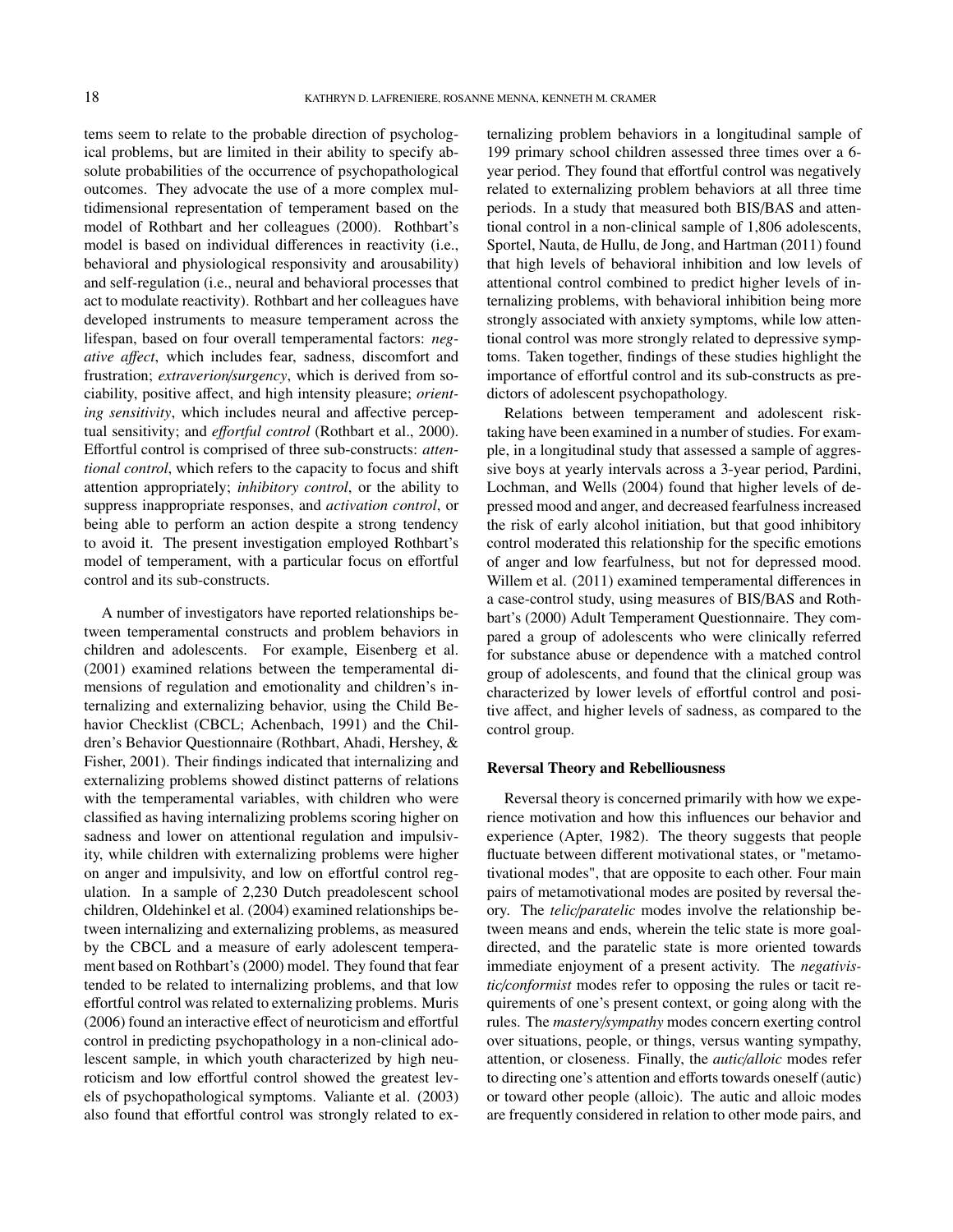in particular to the mastery/sympathy modes. Thus, an individual who is in an autic mastery state will want to feel a personal sense of power and control, while someone in an alloic mastery state will want to experience a collective or vicarious sense of power and control, as in the case of identifying with a winning sports team (Apter, 2007; Apter, Mallows, & Williams, 1998).

In the present study, the construct of negativism dominance or "rebelliousness" is of particular interest, due to its presumed connection with adolescent risk-taking behavior. Rebelliousness in reversal theory has been measured as negativism dominance based on the negativism and conformity subscales of large omnibus measures such as the Motivational Style Profile (Apter et al., 1998), and by a separate Rebelliousness Questionnaire (McDermott, 1988). The Rebelliousness Questionnaire measures two sub-components of rebelliousness: *Proactive rebelliousness* is conceptualized as rebelliousness that is gratuitous and directed toward achieving fun and excitement, while *reactive rebelliousness* is characterized by vindictive responses to provocation, disappointment, or frustration. McDermott's (1988) conceptualization is particularly relevant in the present investigation, in that different temperamental patterns may underlie proactive and reactive rebelliousness.

#### Reversal Theory and Risk-Taking

Perception of health risks has been investigated in a number of investigations guided by reversal theory. For example, in a study of 113 UK undergraduate psychology students, Boddington & McDermott (2012) found that proactive negativism and low autic mastery significantly predicted resistance to messages about the perceived risks of cannabis use. Lafreniere, Cramer, & Out (2005) examined the relationship between telic dominance and perception of health risks in an experimental study in which student participants were presented with health scenarios that varied in terms of the probability and the latency of particular health risks (e.g., contracting a sexually transmitted infection from unprotected sex, getting Type II diabetes from a sedentary lifestyle and poor diet). Although telic dominance did not interact with the experimental conditions, telic dominant individuals showed greater overall concern about the health risks and greater intention to take actions to avoid them.

Other reversal theory investigations have examined metamotivational states and dominance in relation to risk-taking behavior. For example, in a study of heterosexual risk behavior, Gerkovich (1998) found that paratelic dominant college student participants were more likely than those who were telic dominant to report having had sex with a casual partner, more likely to engage in drinking and illicit drug use, and more likely to report illicit drug use in conjunction with sexual behavior. Telic dominant participants had greater intentions to discuss and use condoms with future sexual partners,

as compared to those who were paratelic dominant. Anderson and Brown (1987) found that regular gamblers tended to be more paratelic than the normative population, and their findings suggested that paratelic dominant people who are in the paratelic state when they gamble are likely to place larger bets in order to increase arousal. A number of studies have shown that athletes who take part in riskier sports tend to be more paratelic dominant than those who choose lowrisk sporting activities (Kerr, 2001). In very large samples of Dutch older adults, Klabbers et al. (2009) found that individuals who were high in rebelliousness were more likely to engage in risky health behaviors, including heavier smoking and alcohol consumption. Across reversal theory studies, paratelic dominance and negativism appear to be predictive of a greater propensity to engage in risky behaviors.

#### The Present Study

The primary aim of the present investigation was to examine reversal theory's metamotivational dominance constructs (especially telic dominance and negativism dominance) in relation to temperamental constructs (particularly effortful control) in predicting adolescent risk perception and likely involvement in risky behavior. A secondary aim was to examine interrelationships among metamotivational constructs and dimensions of adolescent temperament.

#### Hypotheses:

1. It was predicted that telic dominance would be positively associated with the perception that illicit drug use, heavy drinking, aggressive behaviors, risky sexual activities, high risk sports, and negative academic and work behaviors are risky behaviors.

2. Negativism dominance was hypothesized to be positively associated with expected involvement in all of the risky behaviors measured (illicit drug use, heavy drinking, aggressive behaviors, risky sexual activities, high risk sports, and negative academic and work behaviors).

3. It was predicted that inhibitory control would be negatively associated with likelihood of involvement with illicit drug use, heavy drinking, aggressive behaviors, and risky sexual activities.

4. All aspects of effortful control (attentional control, inhibitory control, and activation control) were expected to be negatively associated with likely engagement in negative academic and work behaviors.

#### Method

#### Participants and Recruitment

The sample consisted of 76 undergraduate students, aged 17 to 19 years old ( $M = 18.62$ ). Nineteen of the participants were male (25%), while the remaining 57 participants (75%) were female. The majority of the sample reported their ethnic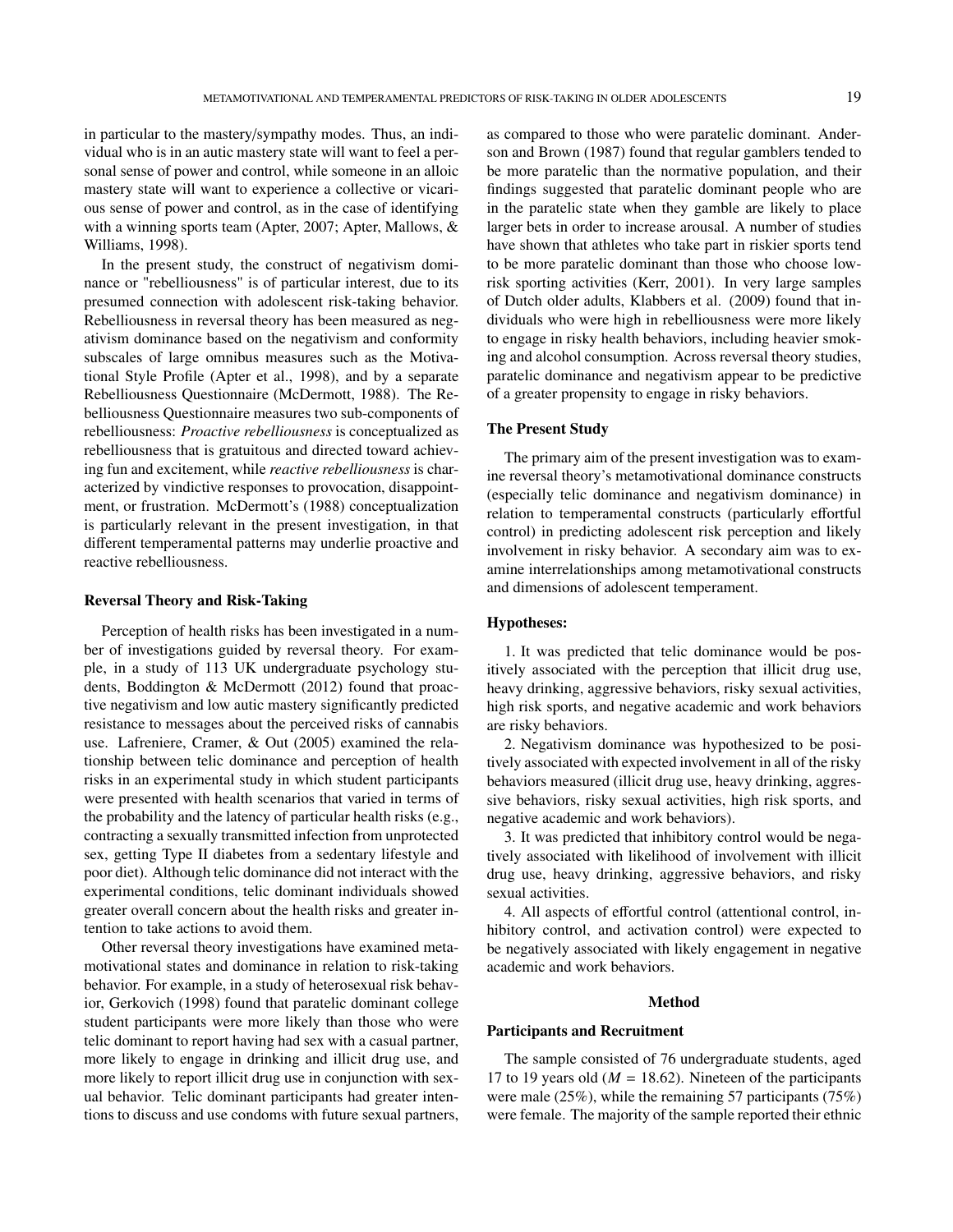background to be Caucasian/European (63.2%), followed by South Asian (11.8%), Middle Eastern (9.2%), African Canadian/West Indian (9.2%), with 5.3% reporting "other" ethnicities, including biracial and unspecified responses. Students were recruited through the Psychology Department participant pool at the University of Windsor, and represented a variety of academic majors. Participation was in exchange for one experimental bonus point towards a Psychology course of their choice.

#### Procedure and Measures

Once informed consent was obtained, participants completed the questionnaire in small groups of four to eight students in research rooms in the Psychology Department. The entire session took approximately 35 to 40 minutes, on average.

In addition to basic demographic questions, the questionnaire included the following measures:

Motivational Style Profile. The MSP (Apter et al., 1998) consists of 70 items that are measured on a 6-point Likert-type scale with descriptors that range from "never" to "always". This instrument allows for the measurement of all of the metamotivational mode-pairs that are posited by reversal theory (telic/paratelic, negativistic/conformist, autic/alloic, and mastery/sympathy). A dominance score is derived for each of these pairs of modes by subtracting the score for the second mode within a pair from the first (e.g., telic dominance is derived from the telic score minus the paratelic score). In addition, and consistent with previous reversal theory approaches (e.g., Apter & Desselles, 2001, Apter, 2007), the autic/alloic pair was examined in combination with the mastery/sympathy pair, so that scores for autic mastery dominance and alloic mastery dominance were obtained. Autic mastery dominance scores were derived from subtracting scores on autic sympathy from autic mastery, and represented a dominant tendency towards self-oriented mastery. Alloic mastery scores were derived from subtracting scores on alloic sympathy from alloic mastery, and represented a dominant tendency towards other-oriented mastery (i.e., a collective or vicarious sense of power and control). The internal consistency reliability of the subscales of the MSP has been shown to be adequate (i.e., Cronbach's alpha >.60) in many previous investigations, although some previous research has reported lower internal consistency for the conformist subscale (e.g., Lafreniere & Cramer, 2006).

Rebelliousness Questionnaire. Since the concept of rebelliousness was central to the present investigation, the Rebelliousness Questionnaire (RQ, formerly known as the "Negativism Dominance Scale"; McDermott, 1988) was used as an additional measure of negativism dominance. The RQ consists of 18 items with a forced-choice response format, and is administered using the neutral title "Social Reactivity Scale" (Klabbers et al., 2009). This measure is comprised of two 7-item subscales and four filler items. *Proactive rebelliousness* measures the tendency to engage in negativistic behaviors for fun and excitement, and *reactive rebelliousness* assesses the tendency to commit unpremeditated acts in response to frustration and perceived affronts. Previous research has provided some evidence of the construct validity of the RQ, and its subscales have shown moderate internal consistency (Klabbers et al., 2009).

Cognitive Appraisal of Risky Events. The Cognitive Appraisal of Risky Events (CARE; Fromme, Katz, & Rivet, 1997) was used to measure risk perception and expected involvement in risky behaviors. The CARE consists of 30 items measured on a 7-point Likert-type scale (from "not at all likely" to "extremely likely") that assess six types of risky behaviors: illicit drug use, aggressive/illegal behavior, risky sexual activities, heavy drinking, high risk sports, and risky academic/work behaviors. The original measure had participants rate their expected risk (i.e., expectation that the activity would lead to negative consequences), expected benefit, and expected involvement in each activity across the next six months. For the present study, participants were only asked to assess expected risk and expected involvement for each activity. Evidence of the strong internal consistency of the measure and its subscales was found in the standardization sample (Fromme et al., 1997) and in subsequent research (e.g., Kelly et al., 2005).

Adult Temperament Questionnaire. The short form of the Adult Temperament Questionnaire (ATQ; Rothbart et al., 2000) was used to measure temperamental dispositions in the present investigation. This instrument consists of 77 items measured on a 7-point Likert-type scale, with response options ranging from "extremely untrue of you" to "extremely true of you". The ATQ is used to assess four general temperamental factors (effortful control, negative affect, extraversion/surgency, and orienting sensitivity). Within each of these four general factors, a number of subscales measure sub-constructs of the general factor. The factor of greatest interest in the present investigation was that of effortful control, and this factor is made up of subscales that measure attentional control (ability to appropriately focus or shift attention), inhibitory control (ability to suppress inappropriate behavior), and activation control (being able to perform an action despite wanting to avoid it). Previous research has shown strong evidence of the internal consistency reliability and convergent validity of ATQ factors and subscales (Evans & Rothbart, 2007), and the measure has been used successfully in previous adolescent samples (e.g., Sportel et al., 2011).

#### Results

#### Data Considerations

The data contained few missing values, with less than 4% missing values for any of the items. Missing data were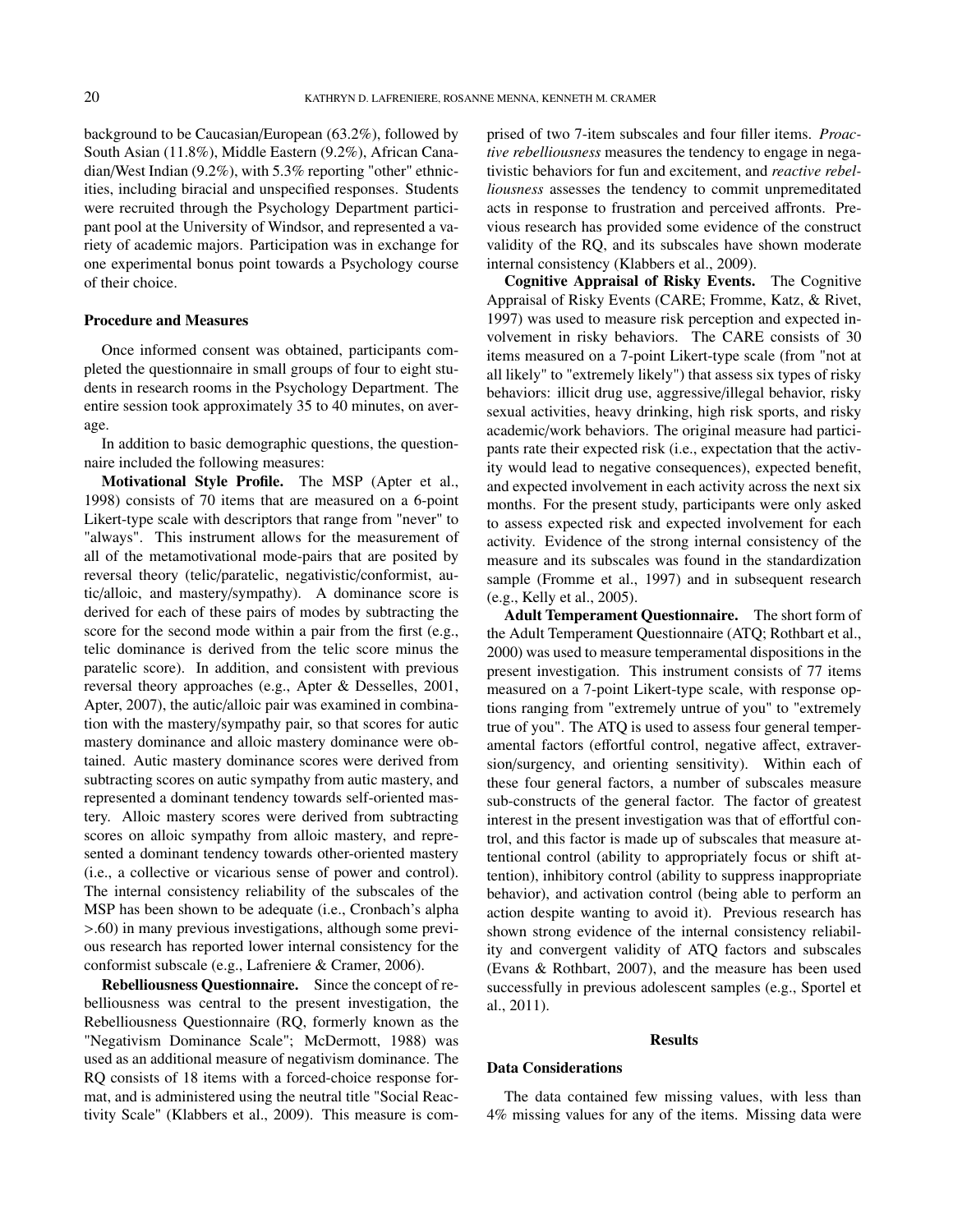found to be missing completely at random [Little's MCAR test  $\chi^2(6199) = .000, p = 1.00$ , and were handled through<br>imputing the scale mean for the missing items, unless the imputing the scale mean for the missing items, unless the missing data for a respondent exceeded 20% of the items on a particular scale, in which case, listwise deletion was used. No significant degree of skewness or kurtosis was observed for any of the variables. Most scales and subscales showed adequate internal consistency reliability, with Cronbach's alpha coefficients ranging from .63 to .94, as shown in Table 1. The only exceptions were the MSP subscales for Conformity and Autic Mastery, but calculation of dominance scores involved combining these subscales with subscales assessing Negativism, and Autic Sympathy, respectively, both of which showed adequate internal consistency. The Reactive Rebelliousness subscale of the Rebelliousness Questionnaire also showed lower internal consistency, but was retained for subsequent analyses.

Bivariate correlations among all scale measures were examined. Of particular interest were the correlations between CARE risk perception and expected involvement subscales and the measures of metatmotivational dominance and temperament. Based on the correlational analyses, predictors of expected involvement in risky behaviors were identified and entered into multiple regression analyses with CARE subscales as the outcome variables.

#### Perception of Risks

Bivariate correlations were examined to identify correlates of the perception that each particular risky behavior would be likely to result in a negative consequence, and relatively few of the temperamental or metamotivational constructs were found to significantly relate to risk perception. Attentional control, or the ability to appropriately focus or shift attention, was positively related to perceiving negative consequences for aggressive and illegal behaviors,  $r(73)$  = .27,  $p = .021$ , risky sexual activities,  $r(74) = .30$ ,  $p = .008$ , risky academic and work behaviors,  $r(74) = .27$ ,  $p = .020$ , and illicit drug use,  $r(74) = .36$ ,  $p = .001$ . Perception of illicit drug use as risky was also positively associated with effortful control,  $r(74) = .26$ ,  $p = .024$ , and autic mastery dominance,  $r(74) = .24$ ,  $p = .033$ . Perception of heavy drinking as risky was positively correlated with both MSP negativism dominance,  $r(74) = .27$ ,  $p = .017$ , and proactive rebelliousness,  $r(74) = .28$ ,  $p = .015$ . None of the temperamental or metamotivational variables was significantly associated with the "high risk sports" subscale of the CARE.

#### Expected Involvement in Risky Behaviors

Correlations between risk perception for each specific CARE subscale and expected involvement on the same subscale were examined. Risk perception was unrelated to expected involvement in aggressive and illegal behaviors, risky

#### Table 1

*Cronbach's Alpha Reliability Coe*ffi*cients for All Measures (N* = *76)*

| Measure                                    | Alpha |
|--------------------------------------------|-------|
| Motivational Style Profile                 |       |
| Telic                                      | .76   |
| Paratelic                                  | .65   |
| Negativism                                 | .81   |
| Conformity                                 | .39   |
| <b>Autic Mastery</b>                       | .59   |
| Autic Sympathy                             | .73   |
| Alloic Mastery                             | .86   |
| Alloic Sympathy                            | .73   |
| Rebelliousness Questionnaire               |       |
| <b>Proactive Rebelliousness</b>            | .63   |
| <b>Reactive Rebelliousness</b>             | .52   |
| <b>CARE: Risk Perception</b>               |       |
| <b>Illicit Drug Use</b>                    | .90   |
| Aggressive/Illegal Behavior                | .93   |
| <b>Risky Sexual Activities</b>             | .93   |
| <b>Heavy Drinking</b>                      | .80   |
| <b>High Risk Sports</b>                    | .80   |
| Academic/Work Behaviors                    | .83   |
| <b>CARE: Expected Involvement</b>          |       |
| <b>Illicit Drug Use</b>                    | .82   |
| Aggressive/Illegal Behavior                | .82   |
| <b>Risky Sexual Activities</b>             | .65   |
| <b>Heavy Drinking</b>                      | .94   |
| <b>High Risk Sports</b>                    | .76   |
| Academic/Work Behaviors                    | .76   |
| <b>Adult Temperament Questionnaire</b>     |       |
| <b>Effortful Control</b>                   | .77   |
| <b>Negative Affect</b>                     | .77   |
| <b>Extraversion/Surgency</b>               | .72   |
| <b>Orienting Sensitivity</b>               | .72   |
| <b>Note.</b> CARE = Cognitive Appraisal of |       |

Risky Events

sexual activities, high risk sports, and risky academic behaviors. Risk perception was negatively correlated with expected involvement in illicit drug use,  $r(74) = -.38, p =$ .001, indicating that participants who perceived illicit drug use to be associated with negative consequences reported a lower likelihood of using illicit drugs. Surprisingly, risk perception was positively associated with expected involvement in heavy drinking,  $r(74) = .51$ ,  $p < .001$ . That is, adolescents who believed that heavy drinking leads to negative consequences reported a greater likelihood of engaging in heavy drinking in the next few months.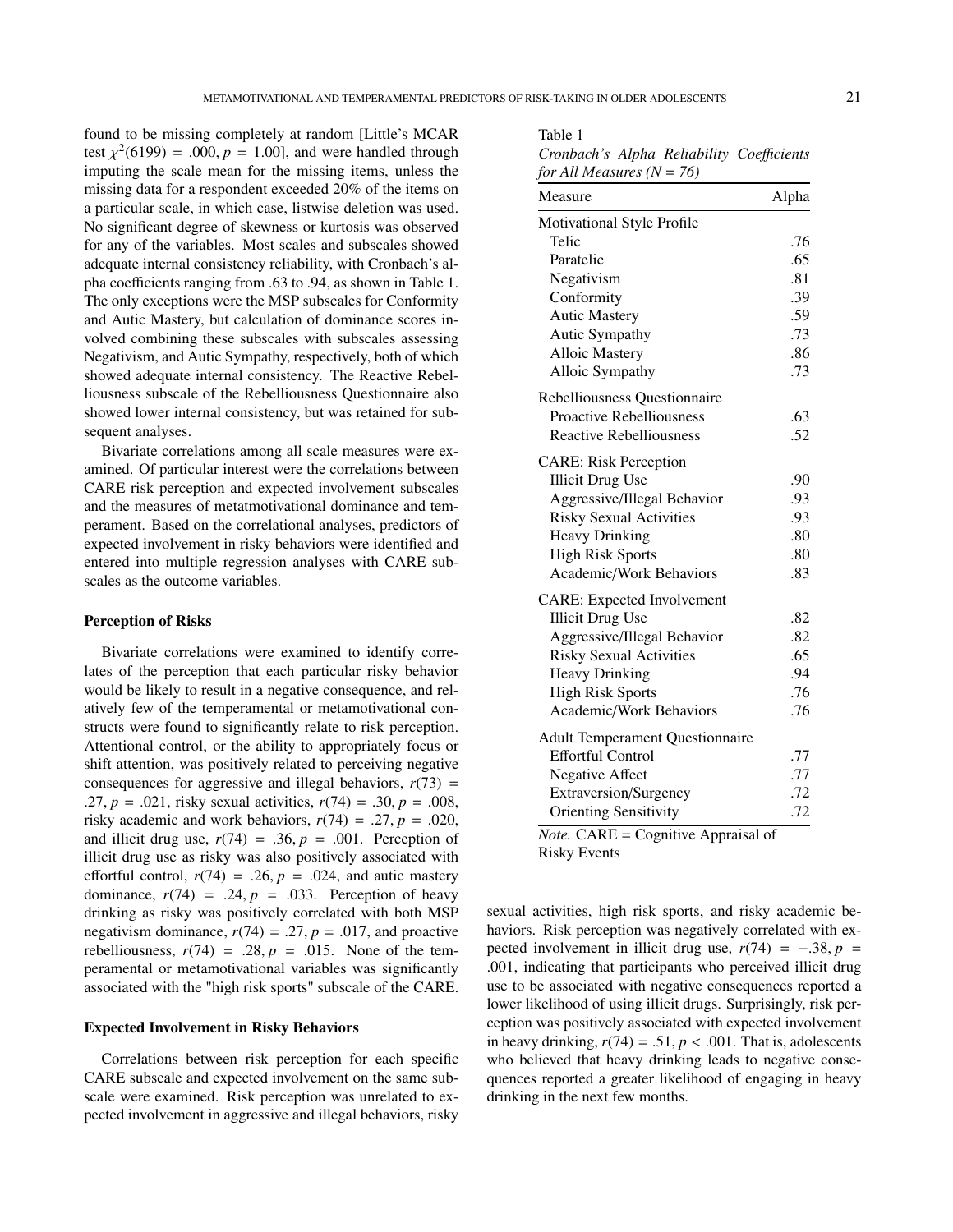Correlations between metamotivational and temperamental constructs and CARE subscales were examined to identify significant predictors to enter into multiple regression analyses predicting each of the risky behavior subscales. Because of the conceptual overlap between MSP negativism dominance and proactive rebelliousness, and the high correlation between these two variables,  $r(74) = .71$ ,  $p < .001$ , only proactive and reactive rebelliousness scores were entered into regression analyses as indicators of negativism dominance, to allow for more sensitive measurement of negativism dominance and to prevent multicollinearity. MSP negativism dominance was significantly and positively related to the CARE subscales for illicit drug use,  $r(74) = .30, p =$ .009, aggressive and illegal behaviors,  $r(74) = .51$ ,  $p < .01$ , risky sexual activities,  $r(74) = .40, p < .01$ , heavy drinking,  $r(74) = .34$ ,  $p = .002$ , and risky academic and work behaviors,  $r(74) = .27$ ,  $p = .019$ . Proactive rebelliousness showed similar significant positive correlations with each of these subscales. In cases where both effortful control and one or more of its sub-constructs were significantly correlated with a particular outcome measure, only the sub-construct was entered into the regression model because of its nonindependence from effortful control. Effortful control was significantly and negatively related to the CARE subscales for illicit drug use,  $r(74) = -.25$ ,  $p = .028$ , risky sexual activities,  $r(74) = -.26$ ,  $p = .021$ , and risky academic and work behaviors,  $r(74) = -.28$ ,  $p = .016$ .

The only metamotivational or temperamental variable that was found to correlate with the CARE high risk sports subscale was extraversion/surgency,  $r(73) = .27$ ,  $p = .021$ , so no regression analysis was run on this subscale. The heavy drinking subscale was found to be negatively correlated with telic dominance,  $r(74) = -.30, p = .01$ , and inhibitory control,  $r(74) = -.23$ ,  $p = .048$ , and positively associated with proactive rebelliousness,  $r(74) = .32$ ,  $p = .005$ . When these variables were entered into a standard regression analysis, the overall regression model was significant,  $r^2 = .15$ ,  $F(3, 72) = 4.10$ ,  $p = .01$ , but none of the individual predictors was statistically significant. predictors was statistically significant.

Final regression models for the remaining CARE subscales are shown in Table 2, and illustrate predictors that were entered into each standard regression based on their significant correlation with the outcome variable. The overall regression model for illicit drug use was significant,  $r^2$  = .20,  $F(3, 71) = 6.00, p = .001$ . The only significant predictor was proactive rebelliousness (squared semi-partial correlation coefficient  $[sr^2] = .09$ ), accounting for 9% of the unique<br>variance in expected involvement in illigit drug use. The revariance in expected involvement in illicit drug use. The regression model for aggressive and illegal behaviors was also significant,  $r^2 = .34$ ,  $F(2, 72) = 18.48$ ,  $p < .001$ . Here, proactive rebelliousness emerged as the strongest predictor  $(sr^{2} = .17)$ , followed by reactive rebelliousness  $(sr^{2} = .10)$ , with each of these predictors accounting for a substantial

amount of the variance in expected involvement in aggressive and illegal behaviors. For the risky sexual activities subscale, the final regression model was significant,  $r^2$  = .32,  $F(2, 73) = 17.29$ ,  $p < .001$ , with proactive rebelliousness emerging as the only significant predictor, accounting for 26% of the unique variance in this variable. The final regression model for risky academic and work behaviors was also significant,  $r^2 = .18$ ,  $F(3, 72) = 5.25$ ,  $p = .002$ . Proac-<br>tive repelliousness was a positive predictor of this variable tive rebelliousness was a positive predictor of this variable  $(sr^2 = .07)$ , while activation control  $(sr^2 = .05)$ , was a significant negative predictor of risky academic and work behaviors.

#### Relationships among Metamotivational and Temperamental Constructs

Pearson bivariate correlations between reversal theory's metamotivational constructs and the temperament dimensions from the ATQ are shown in Table 3. Telic dominance, autic mastery, and alloic mastery were all significantly and positively related to effortful control and a number of its subscales, indicating that individuals who were telic dominant and those high in mastery dominance tended to be able to focus attention when needed and make themselves perform actions, rather than engaging in avoidance. Telic dominant individuals were also greater in their ability to suppress inappropriate behavior, as compared to those who were paratelic dominant. Telic dominance was negatively related to extraversion/surgency and high intensity pleasure, indicating that paratelic dominant individuals were more likely to derive pleasure from social situations and those involving high stimulus intensity. Autic mastery dominance was positively related to positive affect, and negatively associated with negative affect, fear, and sadness, while alloic mastery dominance was negatively associated with frustration. Negativism dominance, as assessed by the MSP, was negatively associated with effortful control, activation control, and inhibitory control, and positively related to high intensity pleasure. Proactive rebelliousness showed a similar pattern, in that it was negatively associated with effortful control and inhibitory control, and positively associated with high intensity pleasure and frustration. Reactive rebelliousness was only associated with negative affect, and in particular, with frustration.

#### **Discussion**

Taken together, the results of the present investigation supported the strong role of rebelliousness and effortful control as influential predictors of risk-taking in older adolescents. Although proactive rebelliousness tended to overshadow the temperamental variables in the final regression models, effortful control and its subscales were found to be associated consistently with lower risk-taking across the risky behaviors, with the exception of participation in risky sports. In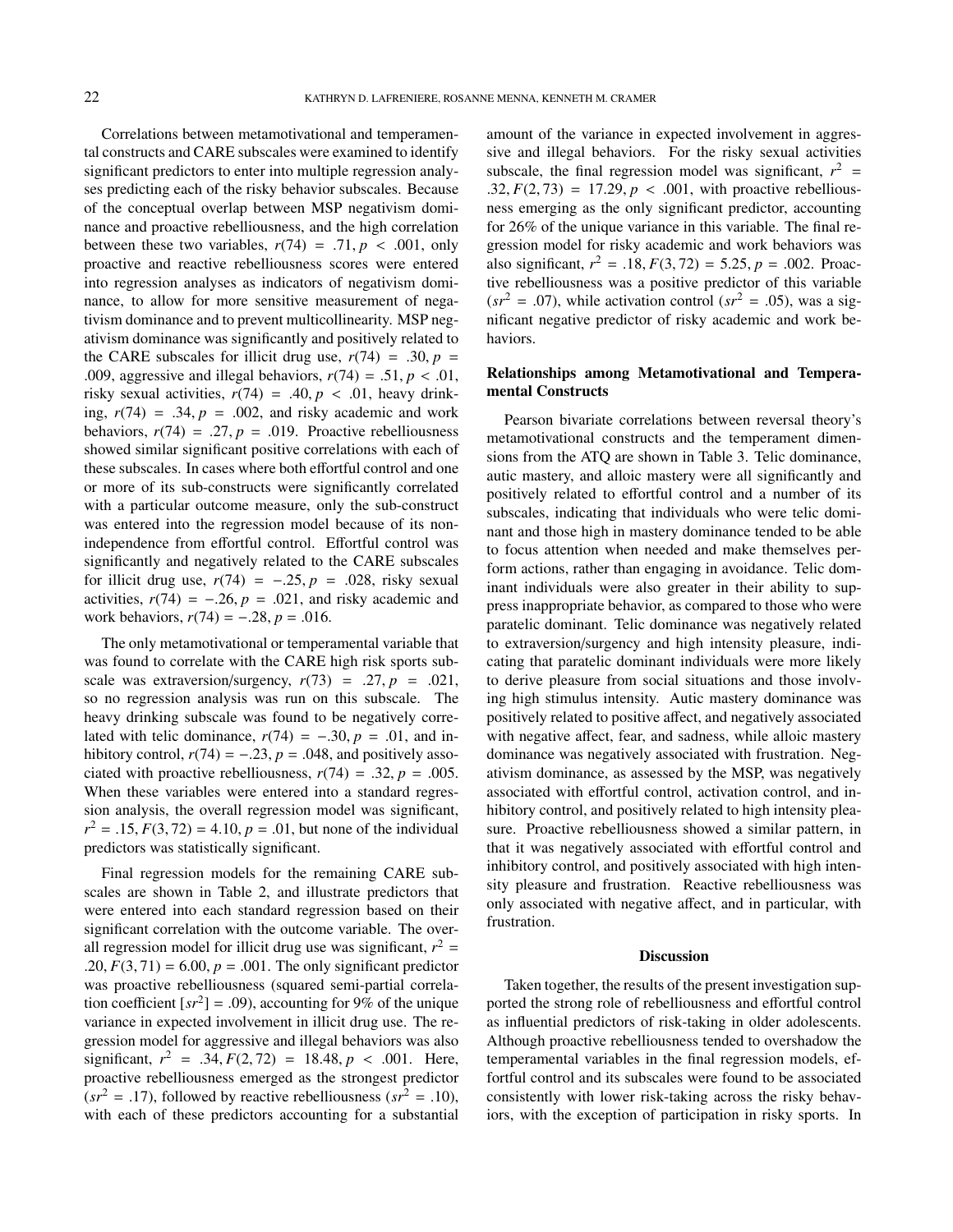| Outcome Variable               | <b>Predictor Variables</b>      | β       | t         | $sr^2$ | $R^2$    |
|--------------------------------|---------------------------------|---------|-----------|--------|----------|
| Illicit Drug Use               | <b>Proactive Rebelliousness</b> | .35     | $2.84**$  | .09    | $20***$  |
|                                | <b>Reactive Rebelliousness</b>  | .12     | 1.12      |        |          |
|                                | <b>Inhibitory Control</b>       | $-0.09$ | $-0.75$   |        |          |
| Aggressive & Illegal Behaviors | <b>Proactive Rebelliousness</b> | .43     | $4.35***$ | .17    | $.34***$ |
|                                | <b>Reactive Rebelliousness</b>  | .29     | $2.89**$  | .10    |          |
| <b>Risky Sexual Activities</b> | <b>Proactive Rebelliousness</b> | .58     | 5.33***   | .26    | $.32***$ |
|                                | <b>Inhibitory Control</b>       | .03     | 0.28      |        |          |
| Academic& Work Behaviors       | <b>Proactive Rebelliousness</b> | .31     | $2.54*$   | .07    | $.18**$  |
|                                | <b>Activation Control</b>       | $-.24$  | $-2.10*$  | .05    |          |
|                                | Inhibitory Control              | .02     | 0.14      |        |          |

*Final Regression Models for Expected Involvement in Risky Behaviors (N* = *76)*

*Note.*  $sr^2$  = squared semi-partial correlation coefficient

\**<sup>p</sup>* < .05 \*\**<sup>p</sup>* < .01 \*\*\* *<sup>p</sup>* < .<sup>001</sup>

### Table 3

Table 2

*Correlations of Temperament Scales and Subscales with Metamotivational Constructs (N* = *76)*

|                                | <b>Metamotivational Construct</b> |            |          |                |               |          |
|--------------------------------|-----------------------------------|------------|----------|----------------|---------------|----------|
| ATQ Scale/                     | Telic                             | Negativism | Autic    | Alloic         | <sub>RO</sub> | RO.      |
| Subscale                       | Dominance                         | Dominance  | Mastery  | <b>Mastery</b> | Proactive     | Reactive |
| Effortful Control              | $.30**$                           | $-.29*$    | $.34**$  | $.28*$         | $-.34**$      | $-.16$   |
| <b>Activation Control</b>      | $.30**$                           | $-25*$     | $.28*$   | $.32**$        | $-.22$        | $-.20$   |
| Attentional Control            | .02                               | $-.03$     | $.41**$  | $.33**$        | $-.10$        | $-.02$   |
| <b>Inhibitory Control</b>      | $.35**$                           | $-.37**$   | .14      | $-.01$         | $-47**$       | $-.13$   |
| Negative Affect                | .17                               | .01        | $-.32**$ | $-.21$         | .07           | $.31**$  |
| Fear                           | .17                               | $-.07$     | $-41**$  | $-.11$         | $-.02$        | .10      |
| Sadness                        | .19                               | $-.13$     | $-.25*$  | $-.18$         | $-.12$        | .17      |
| <b>Discomfort</b>              | .18                               | .01        | .02      | $-.01$         | .06           | .10      |
| Frustration                    | $-.09$                            | .20        | $-14$    | $-.26*$        | $.26*$        | $.47**$  |
| Extraversion/Surgency          | $-.23*$                           | .16        | .08      | $-.11$         | .09           | $-.04$   |
| Sociability                    | $-.03$                            | .04        | $-.01$   | $-.20$         | .01           | $-.02$   |
| <b>High Intensity Pleasure</b> | $-.30*$                           | $.25*$     | $-.02$   | $-.03$         | $.23*$        | .01      |
| Positive Affect                | $-.18$                            | .05        | $.26*$   | $-.02$         | $-.10$        | $-.09$   |

*Note.* ATQ = Adult Temperament Questionnaire, RQ = Rebelliousness Questionnaire.

\**<sup>p</sup>* < .05 \*\**<sup>p</sup>* < .<sup>01</sup>

general, attentional control was more strongly related to perceiving behaviors as having negative consequences (i.e., risk perception), while inhibitory control was more strongly associated with expected involvement in the risky behaviors. That is, adolescents who were able to focus attention appropriately were more likely to perceive negative consequences of risky behaviors, while those who had difficulty inhibiting inappropriate approach behavior reported higher likelihood of engaging in risky activities.

Contrary to our first hypothesis, telic dominance was not significantly associated with higher risk perception for any of the risky behaviors. Telic/paratelic dominance was also unrelated to expected involvement in most of the risky activities, with the exception of heavy drinking, in which paratelic

dominant individuals reported greater expected involvement in this behavior. Findings from this study provided strong support for our second hypothesis. Proactive rebelliousness was an important predictor of likely involvement in illicit drug use, aggressive and illegal behaviors, risky sexual activities, and risky academic behaviours, and was also correlated with both risk perception and expected involvement in heavy drinking. MSP negativism dominance showed the same pattern of correlations with these risky activities. Reactive rebelliousness was found to correlate with expected involvement in illicit drug use and aggressive and illegal behaviors. Negativism dominance and proactive rebelliousness were both negatively associated with inhibitory control, suggesting that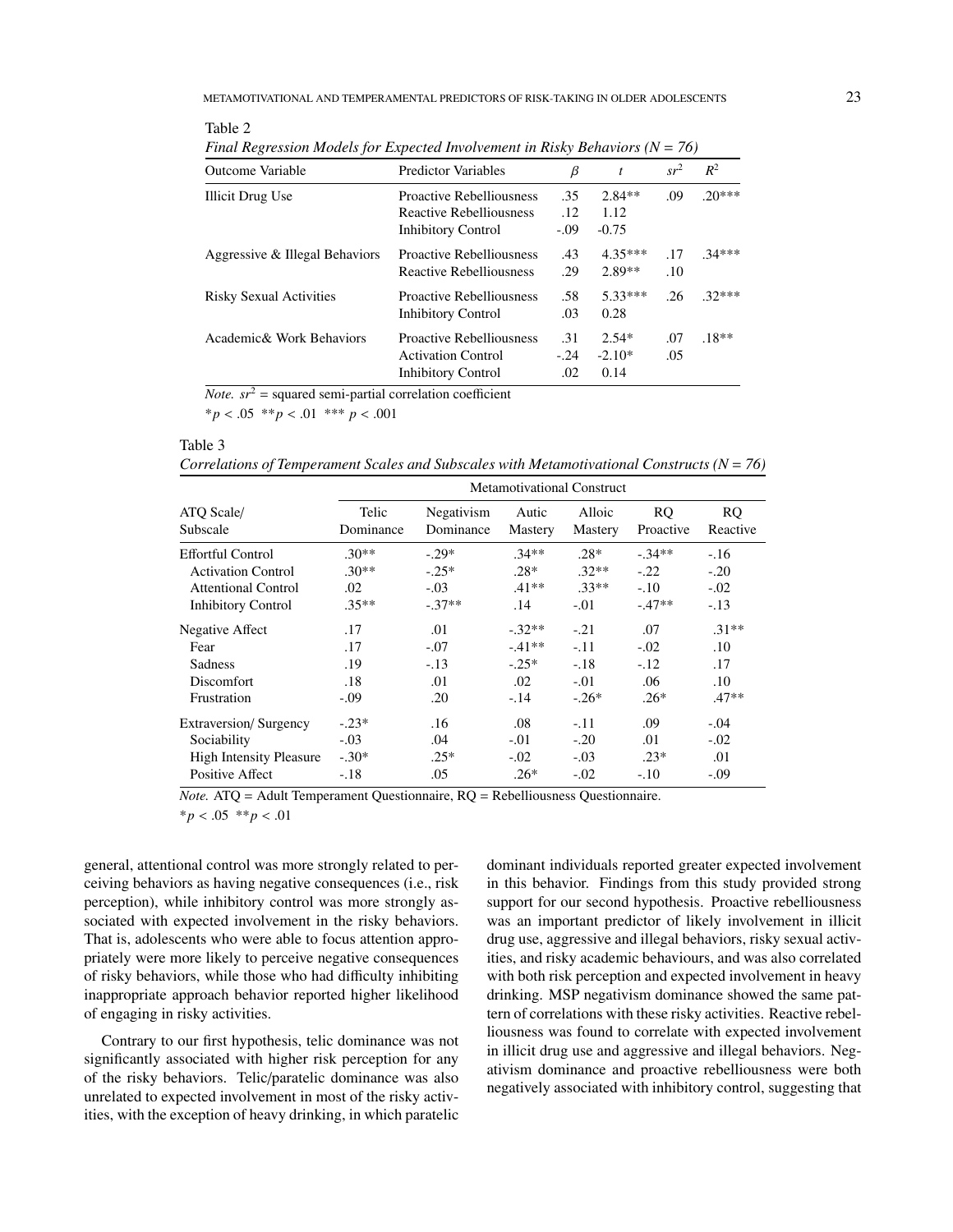negativism might have a temperamental basis that leads to difficulty in suppressing inappropriate behavior.

In support of our third hypothesis, inhibitory control was found to be negatively correlated with expected involvement in illicit drug use, heavy drinking, risky sexual activities, and risky academic and work behaviors. This variable was overshadowed by proactive rebelliousness in the final regression models, but nonetheless, our findings provide strong evidence that reduced inhibitory control is associated with increased propensity to engage in a number of risky behaviors. Our fourth hypothesis, that all aspects of effortful control would be negatively correlated with risky academic and work behaviors, was partially supported. Activation control, or the capacity to perform an action when there is a strong pull to avoid it, emerged as a significant negative predictor of risky academic and work behaviors in the regression model, accounting for slightly less variance than proactive rebelliousness. Since a number of the items on the risky academic and work behaviors subscale pertain to failing to study hard enough, procrastinating on tasks or assignments, and missing school or work, it is clear that youth who are able to push themselves to persist in their tasks and efforts will engage in less academically risky behavior. Inhibitory control was also negatively correlated with risky academic and work behaviors, but attentional control was not significantly related to this outcome variable.

The results of the present study are consistent with previous research in finding that effortful control and its subconstructs tend to be negatively related to engagement in risky behaviors. In contrast to previous research (e.g., Pardini et al., 2004; Willem et al., 2011), however, we did not find relationships between either positive or negative affect and expected involvement in risky behaviors. The significant temperamental correlates in the present study were effortful control or its sub-constructs, and inhibitory control, in particular. In the case of expected involvement in risky sports, the only significant finding was a positive relation with extraversion/surgency. It is arguable that involvement in risky sports involves a different kind of risk-taking that is much less likely to lead to problematic outcomes as is true for the other risky behaviors, and this line of reasoning is supported by the fact that the risky sports subscale was the only one that was unrelated to rebelliousness in the present study.

We examined the relationship between risk perception (i.e., the likelihood that engaging in a particular activity would lead to negative consequences) and expected involvement in the same activities. One might expect that adolescents who perceive negative consequences resulting from certain activities would be less likely to expect to engage in those activities. The only risky behavior that followed this pattern was illicit drug use, where perception of negative consequences was negatively related to expected involvement in illicit drug use. An unexpected finding was that of a positive association between risk perception and expected involvement in heavy drinking. Adolescent participants who perceived heavy drinking to be likely to lead to negative consequences were actually more likely to report that they expected to engage in this behavior. There are a number of plausible explanations for this finding. Adolescents are able to drink legally at age 19 in Ontario, and since student binge-drinking is fairly typical in a university population, participants might have realistically appraised the likelihood of their involvement in this activity, despite their foreknowledge of the possible negative consequences. In addition, we did not measure expected benefits of risky behaviors in the present study, and it is conceivable that the students perceived the benefits of heavy drinking (e.g., as facilitating their social life) to outweigh the risks. The finding that proactive rebelliousness was positively associated with both perception of heavy drinking as risky and expected involvement in heavy drinking might also partially account for this seemingly anomalous finding. Proactive rebelliousness was not significantly related to risk perception for any of the other risky behaviors, and it is possible that more highly rebellious youth wanted to engage in heavy drinking precisely because they perceived it to be risky.

Results of the present study provide support for conceptualizing negativism dominance as two separate components, as well as supporting the construct validity of the RQ as a measure of proactive and reactive rebelliousness. Not only did these two constructs differ in their ability to predict specific risky behaviors, but they were also associated with different temperamental variables. In our study, adolescents who were characterized by proactive rebelliousness were more likely to report expected involvement in a broad range of risky behaviors, including illicit drug use, aggressive and illegal behaviors, risky sexual activities, heavy drinking, and risky academic and work behaviors. Individuals high in proactive rebelliousness showed lower inhibitory control and effortful control, greater frustration, and greater high intensity pleasure, supporting McDermott's (1988) characterization of proactive rebelliousness as being oriented towards pursuing fun and excitement. Reactive rebelliousness was associated with expected involvement in illicit drug use, and aggressive and illegal behaviors (e.g., fighting and confrontations with others). There was no significant relationship between reactive rebelliousness and effortful control or any of its sub-constructs, and the only temperamental variables found to be associated with reactive rebelliousness were negative affect, and in particular, frustration. This pattern of findings is consistent with McDermott's (1988) conceptualization of reactive rebelliousness as a way of reacting to interpersonal disappointment or perceived affronts.

The construct validity of the MSP measure of telic/paratelic dominance also received some support in the present investigation. The only risky behavior that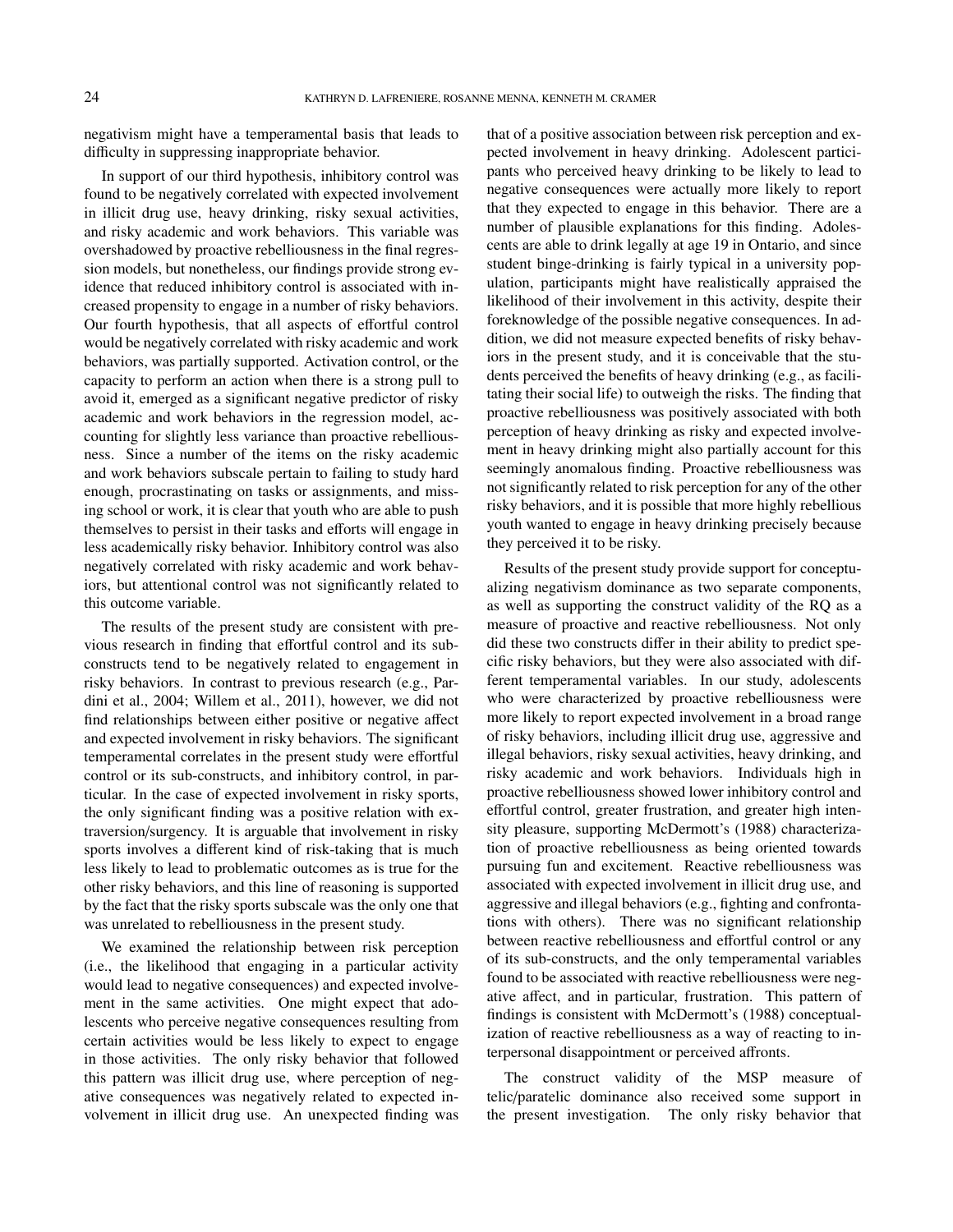significantly related to telic dominance was heavy drinking, with paratelic dominant individuals reporting a greater likelihood of engaging in this behavior. This finding is consistent with results reported by Gerkovich (1998). Telic dominant individuals in the present study were characterized by higher levels of activation control (i.e., being able to force themselves to perform an undesired activity) and inhibitory control, as well as greater overall effortful control. Paratelic dominant individuals were higher in extraversion/surgency, and particularly in high intensity pleasure, supporting reversal theory's depiction of paratelic dominance as being oriented toward seeking excitement and adventure.

Although it was unrelated to expected involvement in any of the risky behaviors, the metamotivational construct autic mastery dominance showed an interesting pattern of correlations with temperamental constructs in the present study. Specifically, autic mastery dominance (conceptualized in reversal theory as personal power and control) was significantly and positively related to effortful control, activation control, attentional control, and positive affect, and was negatively associated with fear, sadness, and overall negative affect. The overall picture that emerges is one of an individual who is positive, in control, and capable of appropriately focusing attention and effort on necessary tasks. It would be interesting to examine autic mastery dominance within the context of other related constructs from positive psychology, such as hardiness and resilience, to further investigate the construct validity of this concept.

While the present study yielded a number of interesting findings that have relevance for adolescent risk-taking from both a reversal theory and a temperamental perspective, this investigation was limited by its relatively small sample size, and the fact that university students are unlikely to display as much variability in their risk-taking activities as might be seen in a community sample. Future research should investigate the relations between temperamental and metamotivational predictors of adolescent risk-taking in large community samples that also include younger adolescents, in which interactive effects of temperamental and metamotivational predictors could be investigated. In addition, research that examines the specific pattern of metamotivational states that characterize adolescents at the time that they engage in risktaking behavior would be particularly informative. On the whole, the results of the present study support the consideration of metamotivational constructs as predictors of adolescent risk-taking, and provide additional support for the construct validity of reversal theory's metamotivational dominance measures.

#### References

Achenbach, T. M. (1991). *Manual for the Child Behavior Checklist*/*4-18 and 1991 profile*. Burlington, VT: University of Vermont.

- Anderson, G., & Brown, R. I. F. (1987). Some applications of reversal theory to the explanation of gambling and gambling addictions. *Journal of Gambling Behavior, 3*, 179- 189.
- Apter, M. J. (1982). *The experience of motivation: The theory of psychological reversals.* London: Academic Press.
- Apter, M. J. (2007). *Reversal theory: The dynamics of motivation, emotion, and personality* (2nd ed). Oxford, England: Oneworld Publications.
- Apter, M. J., & Desselles, M. (2001). Reversal theory measures. In M. J. Apter (Ed.). *Motivational styles in everyday life: A guide to reversal theory* (pp. 55-76). Washington, DC: American Psychological Association.
- Apter, M. J., Mallows, R., & Williams, S. (1998). The development of the Motivational Style Profile. *Personality and Individual Di*ff*erences,24*(1), 7-18. doi: 10.1016/S0191- 8869(97)00148-7
- Boddington, E. L., & McDermott, M. R. (2012). Predicting resistance to health education messages for cannabis use: The role of rebelliousness, autic mastery, health value, and ethnicity. *Journal of Health Psychology*. Advance online publication. doi:10.1177/1359105312438111
- Eisenberg, N., Cumberland, A., Spinrad, T. L., Fabes, R. A., Shepard, S. A., Reiser, M., . . . Guthrie, I. K. (2001). The relations of regulation and emotionality to children's externalizing and internalizing problem behavior. *Child Development, 72*(4), 1112-1134.
- Evans, D. E., & Rothbart, M. K. (2007). Developing a model for adult temperament. *Journal of Research in Personality, 41*(4), 868-888. doi: 10.1016/j.jrp.2006.11.002
- Fromme, K., Katz, E. C., & Rivet, K. (1997). Outcome expectancies and risk-taking behavior. *Cognitive Therapy and Research, 21*(4), 421-442. doi: 10.1023/A:1021932326716
- Gerkovich, M. M. (1998). *Modeling sexual risk behavior by heterosexuals.* (Unpublished doctoral dissertation.) University of Kansas, Lawrence, KS.
- Gray, J. A. (1987). *The psychology of fear and stress.* Cambridge: Cambridge University Press.
- Jorm, A. F., Christensen, H., Henderson, A.S., Jacomb, P.A., Korten, A. E., & Rodgers, B. (1999). Using the BIS/BAS scales to measure behavioural inhibition and behavioural activation: Factor structure, validity, and norms in a large community sample. *Personality and Individual Di*ff*erences, 26*(1), 49-58.
- Kelly, T. M., Donovan, J. E., Cornelius, J. R., Bukstein, O. G., Delbridge, T. R., & Kinnane, J. M. (2005). Alcohol use disorder symptoms and risk-taking behavior as predictors of alcohol-related medical events among young adults treated in emergency departments. *Addictive Behaviors, 30*(9), 1674-1689. doi: 10.1016/j.addbeh.2005.07.005
- Kerr, J. H. (2001). *Counselling athletes: Applying reversal theory.* Routledge: London, UK.